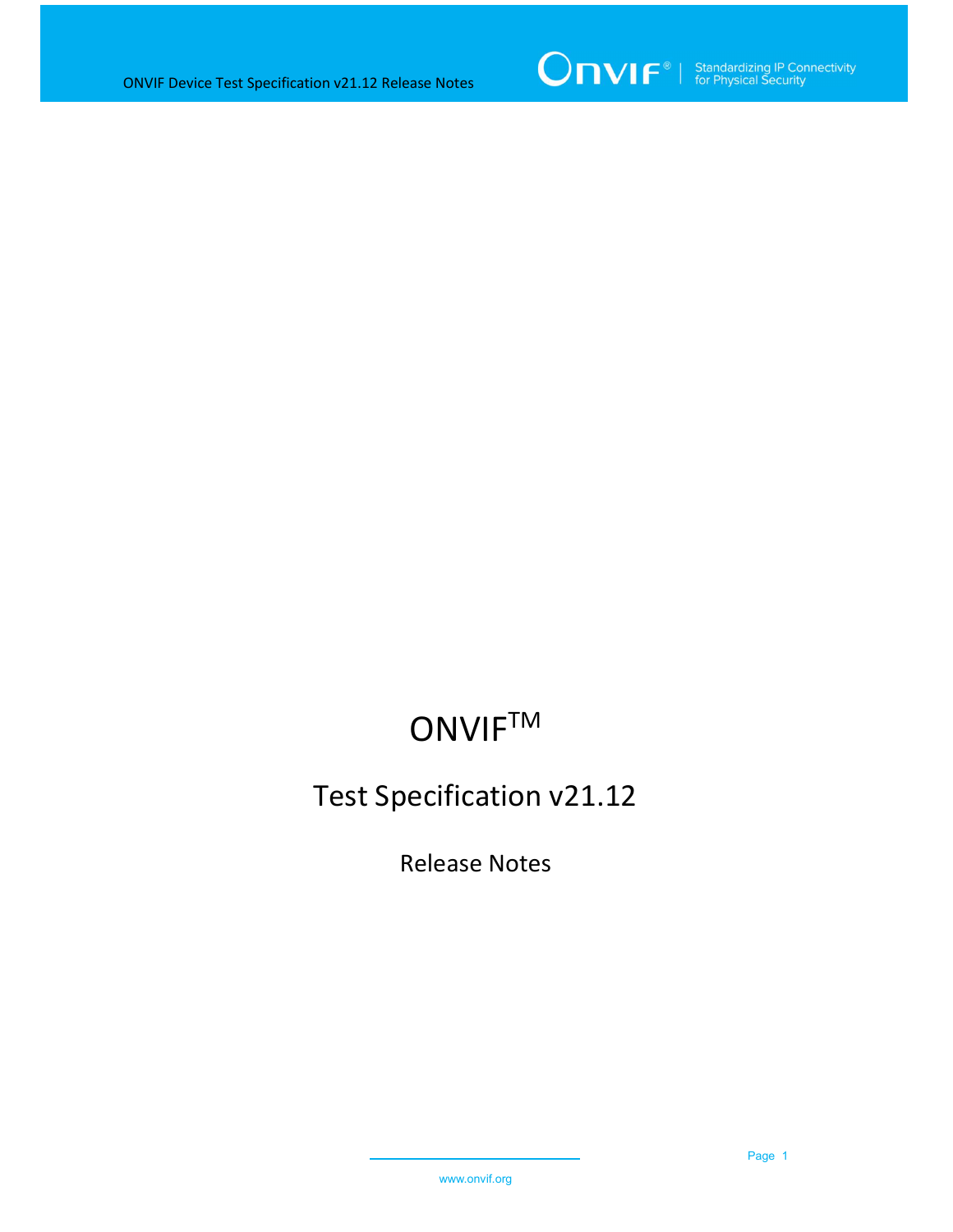#### © 2021 by ONVIF, Inc. All rights reserved.

Recipients of this document may copy, distribute, publish, or display this document so long as this copyright notice, license and disclaimer are retained with all copies of the document. No license is granted to modify this document.

THIS DOCUMENT IS PROVIDED "AS IS," AND THE CORPORATION AND ITS MEMBERS AND THEIR AFFILIATES, MAKE NO REPRESENTATIONS OR WARRANTIES, EXPRESS OR IMPLIED, INCLUDING BUT NOT LIMITED TO, WARRANTIES OF MERCHANTABILITY, FITNESS FOR A PARTICULAR PURPOSE, NON-INFRINGEMENT, OR TITLE; THAT THE CONTENTS OF THIS DOCUMENT ARE SUITABLE FOR ANY PURPOSE; OR THAT THE IMPLEMENTATION OF SUCH CONTENTS WILL NOT INFRINGE ANY PATENTS, COPYRIGHTS, TRADEMARKS OR OTHER RIGHTS.

IN NO EVENT WILL THE CORPORATION OR ITS MEMBERS OR THEIR AFFILIATES BE LIABLE FOR ANY DIRECT, INDIRECT, SPECIAL, INCIDENTAL, PUNITIVE OR CONSEQUENTIAL DAMAGES, ARISING OUT OF OR RELATING TO ANY USE OR DISTRIBUTION OF THIS DOCUMENT, WHETHER OR NOT (1) THE CORPORATION, MEMBERS OR THEIR AFFILIATES HAVE BEEN ADVISED OF THE POSSIBILITY OF SUCH DAMAGES, OR (2) SUCH DAMAGES WERE REASONABLY FORESEEABLE, AND ARISING OUT OF OR RELATING TO ANY USE OR DISTRIBUTION OF THIS DOCUMENT. THE FOREGOING DISCLAIMER AND LIMITATION ON LIABILITY DO NOT APPLY TO, INVALIDATE, OR LIMIT REPRESENTATIONS AND WARRANTIES MADE BY THE MEMBERS AND THEIR RESPECTIVE AFFILIATES TO THE CORPORATION AND OTHER MEMBERS IN CERTAIN WRITTEN POLICIES OF THE CORPORATION.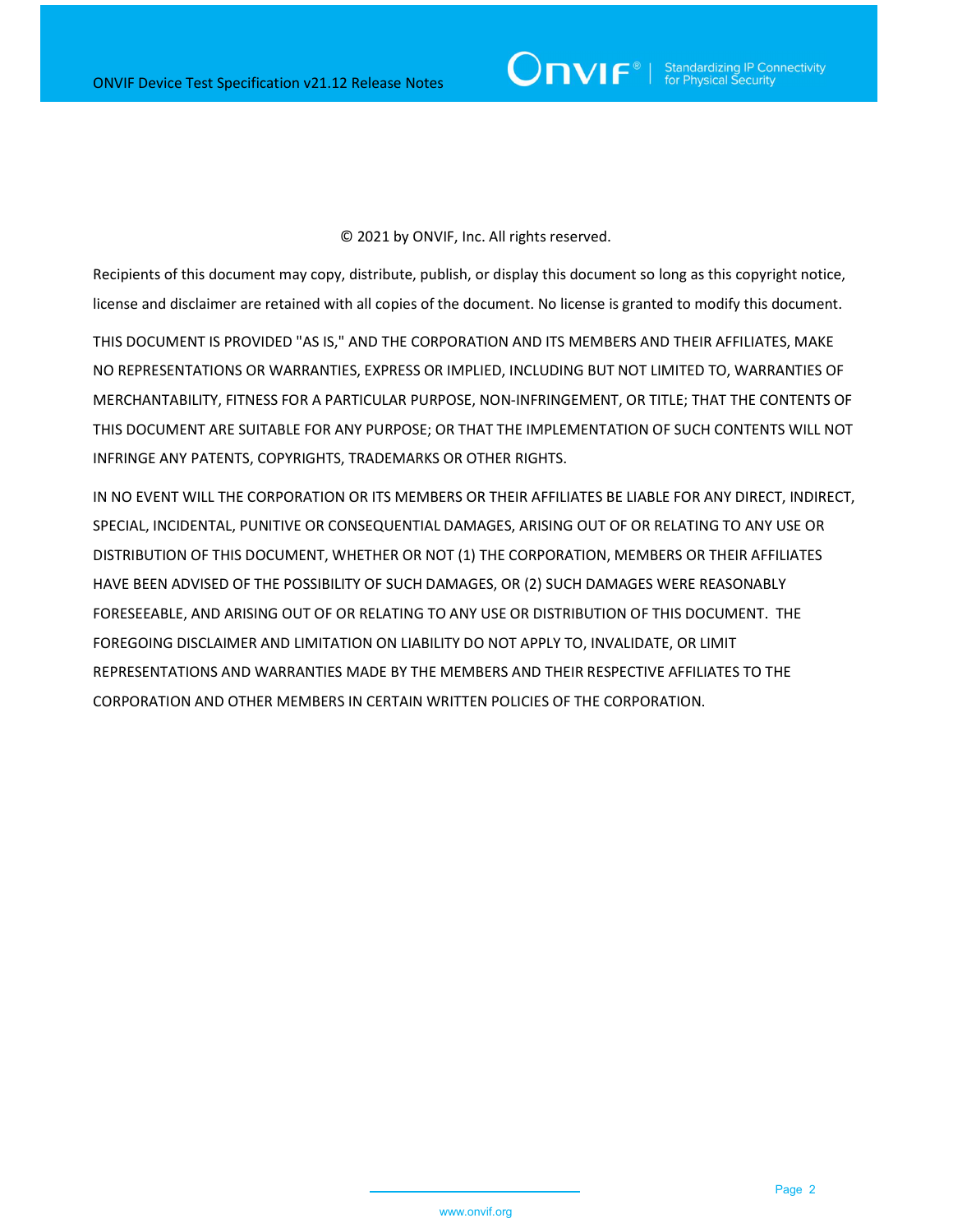

## **Overview**

#### Important:

This ONVIF Test Specification v21.12 replaces the previously released version DTT v21.06 along with the errata accepted. As of April 1<sup>st,</sup> 2022, ONVIF members shall only declare conformance of a product with ONVIF Test Specification v21.12.

Profile Q is deprecated in DTT v21.12. Please refer the section on Removed and Moved test cases for more information on the deprecated tests.

- Test cases added
	- o 5 test cases in Media2 configuration
- Test cases modified
	- o 1 test case in Imaging
	- o 1 test case in Default Access Policy
	- o 1 test case in Media2 Configuration
- Test cases deprecated
	- o 1 test in Profile Q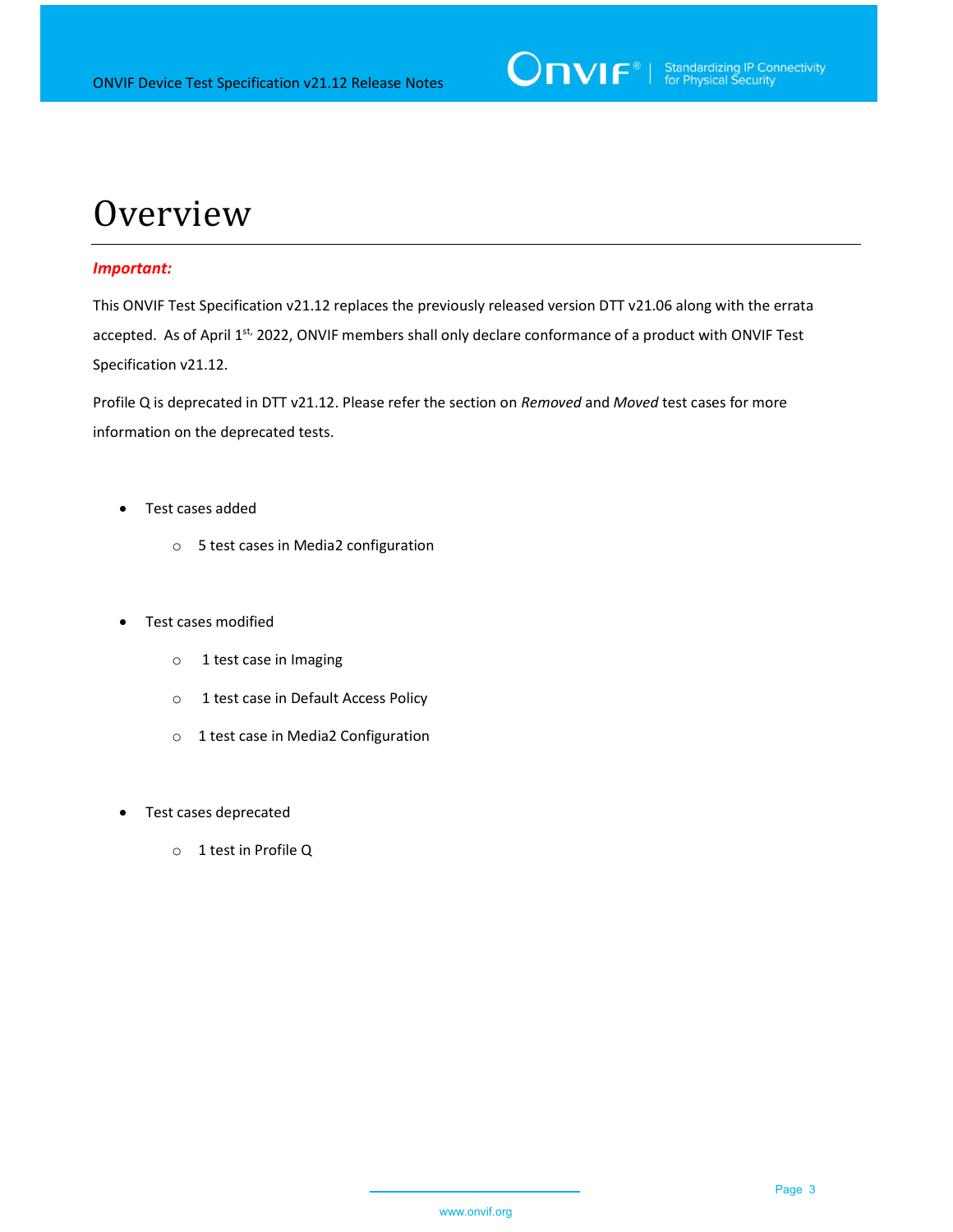

#### Added Test Cases

The following tables list all test cases added in this version.

#### Media2 Configuration

| <b>Test Case ID</b> | <b>Test Case Name</b>                            |
|---------------------|--------------------------------------------------|
| MEDIA2-10-1-1       | <b>CREATE MASKS</b>                              |
|                     |                                                  |
| MEDIA2-10-1-2       | <b>GET MASKS</b>                                 |
| MEDIA2-10-1-3       | <b>SET MASKS</b>                                 |
| MEDIA2-10-1-4       | <b>GET MASK OPTIONS</b>                          |
| MEDIA2-10-1-5       | MASK CONFIGURATIONS AND MASK OPTIONS CONSISTENCY |
| MEDIA2-10-1-6       | SINGLE COLOR ONLY PARAMETER                      |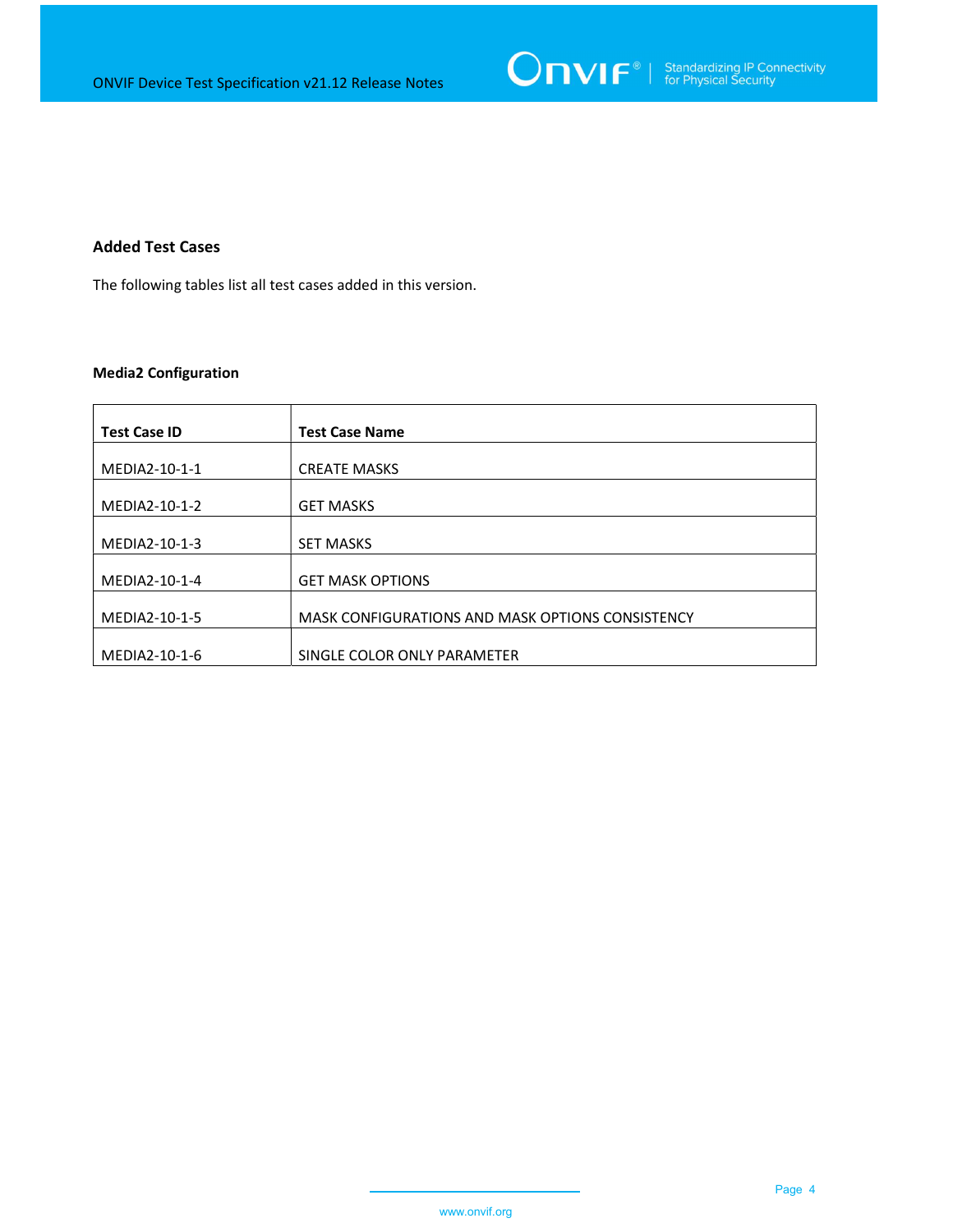

#### Modified Test Cases

The following tables list all test cases that have been modified in this version.

#### Access Policy

| Test Case ID        | <b>Test Case Name</b>              |
|---------------------|------------------------------------|
| ACCESS POLICY-1-1-1 | ACCESS POLICY (ACCESS NOT ALLOWED) |

#### Imaging

| Test Case ID   | <b>Test Case Name</b>            |
|----------------|----------------------------------|
| IMAGING-1-1-14 | IMAGING COMMAND SETIMAGESETTINGS |

#### Media2 Configuration

| Test Case ID | <b>Test Case Name</b>                            |
|--------------|--------------------------------------------------|
| MEDIA2-2-2-5 | MODIFY ALL SUPPORTED VIDEO SOURCE CONFIGURATIONS |
|              |                                                  |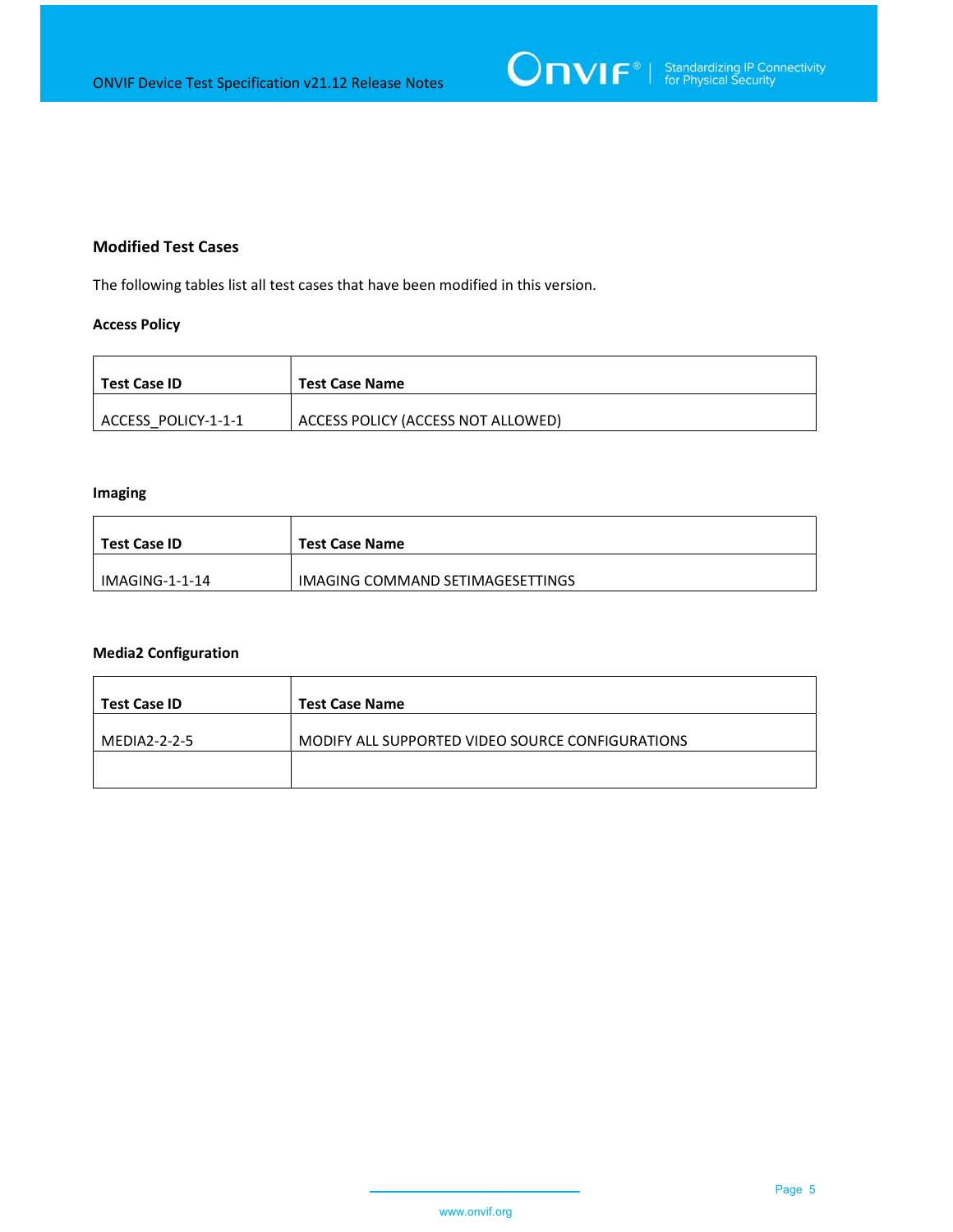| Test Case ID in v21.06 | <b>New Test Case ID</b> | <b>Test Case Name</b>          | <b>Test Specification</b> |
|------------------------|-------------------------|--------------------------------|---------------------------|
|                        |                         | DEFAULT ACCESS POLICY -        |                           |
| QUICK INSTALL-2-1-1    | ACCESS-POLICY-1-1-2     | <b>ANONYMOUS</b>               | <b>ACCESS POLICY</b>      |
|                        |                         |                                |                           |
| QUICK_INSTALL-2-1-2    | ACCESS-POLICY-1-1-3     | DEFAULT ACCESS POLICY - USER   | <b>ACCESS POLICY</b>      |
|                        |                         | DEFAULT ACCESS POLICY -        |                           |
|                        |                         | <b>ADMINISTRATOR AND</b>       |                           |
| QUICK INSTALL-2-1-4    | ACCESS-POLICY-1-1-4     | <b>ANONYMOUS</b>               | <b>ACCESS POLICY</b>      |
|                        |                         | <b>DEFAULT ACCESS POLICY -</b> |                           |
|                        |                         | ADMINISTRATOR AND USER         |                           |
| QUICK INSTALL-2-1-5    | ACCESS-POLICY-1-1-5     | /OPERATOR                      | <b>ACCESS POLICY</b>      |
|                        |                         |                                |                           |
| QUICK INSTALL-4-1-1    | <b>DEVICE-3-1-16</b>    | <b>FIRMWARE UPLOAD</b>         | <b>BASE DEVICE</b>        |
|                        |                         |                                |                           |
| QUICK INSTALL-4-1-2    | <b>DEVICE-3-1-17</b>    | INVALID FIRMWARE UPLOAD        | <b>BASE DEVICE</b>        |

#### Test Cases moved (from deprecated Profile Q)

### Test Cases deprecated (from Profile Q)

| Test Case ID        | <b>Test Case Name</b>              |
|---------------------|------------------------------------|
| QUICK INSTALL-1-1-1 | FACTORY DEFAULT STATE VERIFICATION |